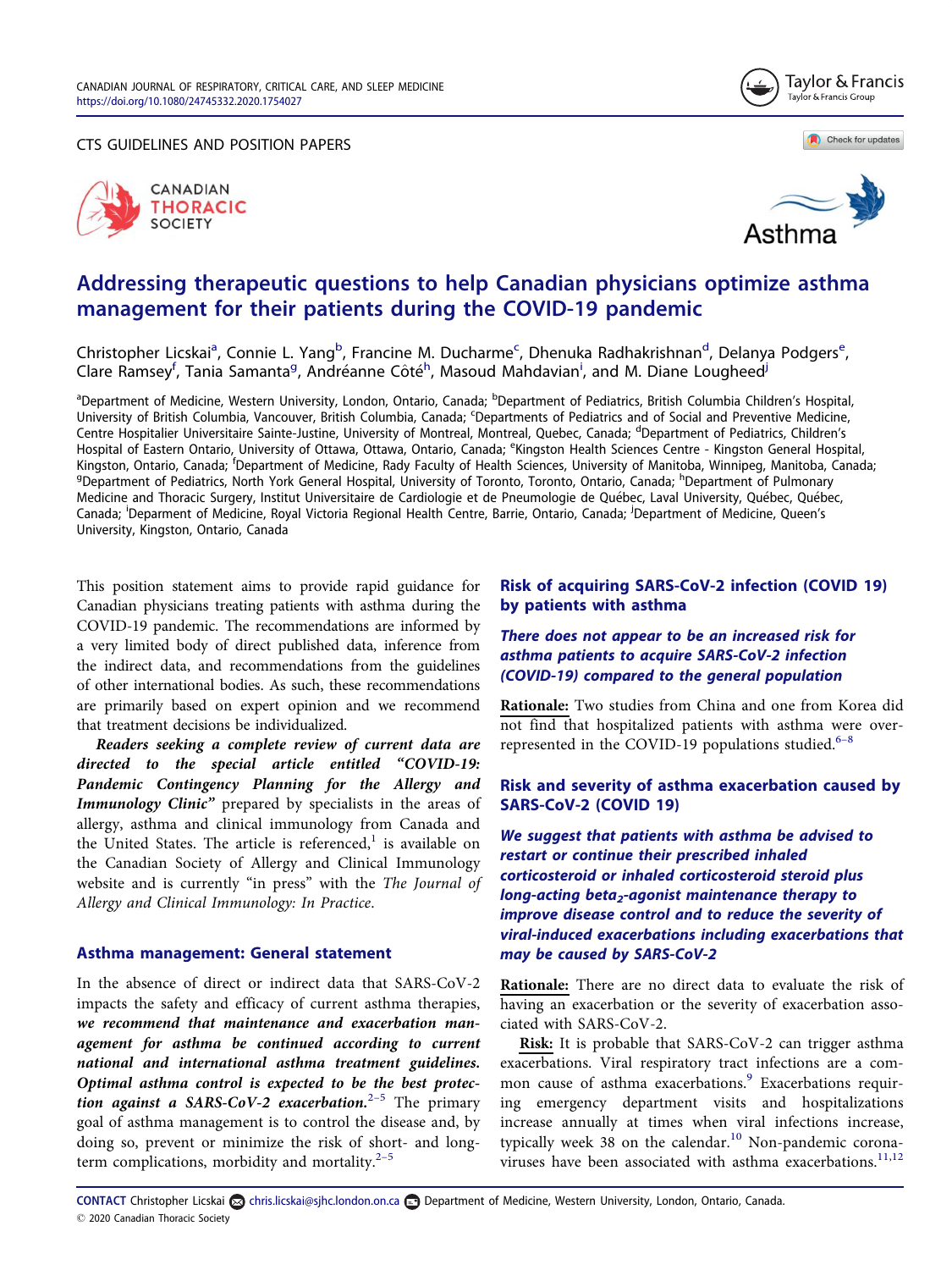<span id="page-1-0"></span>Improving asthma disease control is expected to reduce the frequency and severity of exacerbations.

Severity: As mentioned in the previous section, two studies from China and one from Korea did not find that hospitalized patients with asthma were over-represented in the COVID-19 populations studied. $4-6$  $4-6$  One report from Italy reporting 481 deaths and one from China reporting 54 deaths did not identify asthma as a co-morbid risk factor[.13,14](#page-2-0)

## Safety of using systemic corticosteroids (prednisone) to treat asthma exacerbations during the SARS-CoV-2 (COVID 19) pandemic

We suggest using prednisone to treat severe asthma exacerbations as recommended in current national and international asthma guidelines during the SARS-CoV-2 (COVID 19) pandemic, whether or not the exacerbation is triggered by SARS-CoV-2

#### Rationale:

A) Use of prednisone to treat an asthma exacerbation "not suspected" to be caused by SARS-CoV-2. Prednisone is recommended for the treatment of severe asthma exacerbations in international asthma guidelines including with viral induced exacerbations.[2](#page-2-0)–5,[15](#page-3-0),[16](#page-3-0) Non-pandemic coronavirus infection contributes to these exacerbations.<sup>[9,12](#page-2-0)</sup> If prednisone-requiring exacerbations are not treated, patients may require an avoidable emergency department visit or hospitalization (which could also expose them to SARS-CoV-2). There is no available evidence of harm caused by using prednisone to treat asthma exacerbations during the pandemic. The brief course of prednisone used to treat acute asthma exacerbation is not expected to compromise the immune system sufficiently to increase chances of acquiring SARS-CoV-2 and/or developing COVID-19.

B) Use of prednisone to treat an asthma exacerbation "suspected" to be caused by SARS-CoV-2. There is a con-cern that prednisone may prolong viral replication.<sup>[17](#page-3-0)</sup> It remains unclear as to whether prednisone is helpful or harmful in the treatment of COVID-19. Russell and colleagues reviewed observational data and concluded there was no benefit to using prednisone to treat SARS-CoV-2 lung injury.<sup>[18](#page-3-0)</sup> Front-line physicians from the Chinese Thoracic Society challenge this assertion and take the position that since the evidence is inconclusive and since SARS-CoV-2 lung injury is profoundly inflammatory that corticosteroids make play an important role. They recommend that physicians should follow basic principles when using corticosteroids: "(1) the benefits and harms should be carefully weighed before using corticosteroids; (2) corticosteroids should be used prudently in critically ill patients with SARS-CoV-2 pneumonia; (3) for patients with hypoxemia due to underlying diseases or who regularly use corticosteroids for chronic diseases, further use of corticosteroids should be cautious; and (4) the dosage should be low to-moderate  $(\leq 0.5-1$  mg/kg per day methylprednisolone or equivalent) and the duration should be short  $(\leq 7 \text{ days})$ .<sup>"[19](#page-3-0)</sup> Arabi and colleagues found that after adjusting for confounders, there was no mortality signal associated with prednisone use in the Middle East Respiratory Syndrome.<sup>20</sup>

In the absence of evidence of harm and an expectation of a low risk of harm, we prioritized the high value of current evidence-based care recommendations to treat asthma exacerbations with prednisone to reduce the need for urgent health service utilization.

#### Safety of using inhaled steroids

## We suggest that patients with asthma restart or continue to use their inhaled asthma controller medications during the COVID-19 epidemic

Rationale: There is no current evidence that inhaled corticosteroids increase the risk of acquiring SARS-CoV-2 infection (COVID-19) or that inhaled corticosteroids increase the severity of infection. To the contrary, it is likely that the SARS-CoV-2 could cause an asthma exacerbation, making it a high priority to achieve well controlled asthma as protection against a severe asthma exacerbation. In the absence of evidence of harm and an expectation of a very low risk of harm from inhaled corticosteroids, we prioritized the high value of asthma control to reduce the frequency and severity of exacerbations.

# Use of biologics to manage severe asthma

We suggest that anti-IgE and anti-IL5 monoclonal antibodies (biologics) be continued during the COVID-19 pandemic. If biologic therapies are interrupted temporarily, we suggest stepping-up other controller therapies on an individualized basis which may include adding low dose prednisone, high or very high dose inhaled corticosteroid with long-acting beta2-agonist therapy, or long-acting anti-muscarinic therapy. Where available, providers may consider switching patients to self-administration of biologics at home

Rationale: Anti-IgE and anti-IL5 monoclonal antibodies are currently approved for use in Canada to treat severe allergic and severe eosinophilic asthma.<sup>3</sup> A primary benefit of biologic agents is to reduce the frequency of severe asthma exacerbations. Discontinuing these medications during the COVID-19 pandemic would be expected to increase the frequency of severe exacerbations and increase the likelihood that patients would need to enter the health system through an urgent physician visit, emergency department visit, or hospitalization. Furthermore, the loss of asthma control associated with discontinuing medications may make the patient more vulnerable to a severe exacerbation associated with a viral infection. Mechanistically and based on the published literature on biologic agents, including long-term follow-up studies, we do not expect that the immune response to viral infection would be impaired by these agents. Notably, Esquivel and colleagues identify that Omalizumab may protect against viral induced exacerbations.<sup>[21](#page-3-0)</sup> In the absence of evidence of harm and an expectation of a low risk of harm, in high risk severe asthma patients, we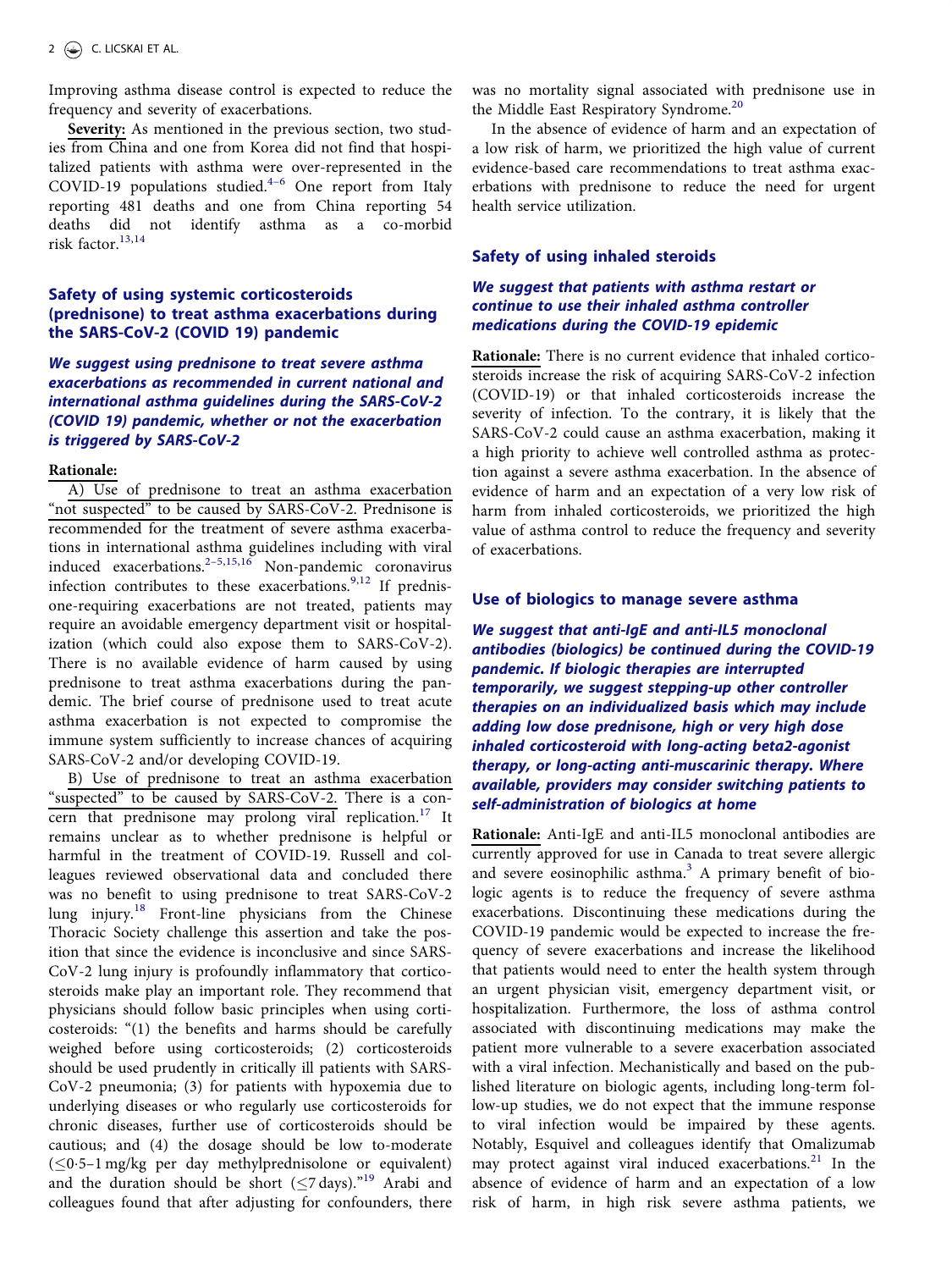<span id="page-2-0"></span>prioritized the high value of biologic agents to treat severe asthma to improve control and to reduce exacerbations including the need for urgent health service utilization.

#### Safety of nebulizer use in asthma

We suggest that nebulizers be replaced by metered dose inhalers with spacing devices or dry powder inhalers to administer inhaled-corticosteroids and short-acting bronchodilators inside healthcare facilities including nursing homes to reduce the risk of aerosol spread of virus particles. Patients who are already using nebulizers to administer therapy at home should continue until such time as their provider can discuss switching to metered dose inhalers with a spacing device or dry powder inhalers

Rationale: Metered dose inhalers with spacing devices are more effective than nebulization and the preferred method of delivery even for acute exacerbations in the emergency department and hospital, and even under non-pandemic circumstances. Dry powder inhalers are another alternate. A recent nebulization experiment elevates concern that clinical nebulization devices pose a risk of aerosolization of SARS-CoV-2, placing healthcare workers and caregivers at risk for infection[.22](#page-3-0) The recommendation to avoid nebulization applies to all patients, not only to patients that have confirmed or suspected COVID-19. We placed a high value on selecting the most effective method of delivery while reducing any potential risk of disease transmission.

#### Physical distancing for asthma patients

We suggest that all patients with asthma follow current local, national public and global health advisories with respect to the indications for physical distancing and isolation. Patients with mild-moderate asthma should work from home if feasible. Patients with severe asthma should also work from home if feasible and, if not feasible, should remain off work for medical reasons until such time as the WHO or local public health authorities declare that physical distancing is no longer necessary

Rationale: Longitudinal experience with seasonal influenza has been extended to infer that patients with chronic lung disease are at risk for severe complications of SARS-CoV-2 infection (COVID-19). Physical distancing is an important public health measure to "flatten the curve" of community spread of the virus. The workplace is a social environment that may expose patients to others in their community, particularly if physical distancing in the workplace setting is difficult to implement. Until we fully understand the risks associated with SARS-CoV-2 infection in patients with chronic lung disease, we have placed a high value on limiting exposure based on prior experience with influenza.

## We will review our recommendations at least every two weeks and as more information becomes available

The pandemic is a rapidly evolving situation. Clinicians are advised to look to the Canadian Thoracic Society website for resources and links to asthma action plans and tutorial videos for children and adults for the proper use of inhalers and puffers as well as further updates on COVID-19 and lung diseases.

#### **References**

- [1](#page-0-0). Shaker MS, Oppenheimer J, Grayson M, et al. COVID-19: Pandemic Contingency Planning for the Allergy and Immunology Clinic. JACI. In Practice. 2020. doi:[10.1016/j.jaip.](https://doi.org/10.1016/j.jaip.2020.03.012) [2020.03.012](https://doi.org/10.1016/j.jaip.2020.03.012).
- [2](#page-0-0). Global Initiative for Asthma. Global Strategy for Asthma Management and Prevention, 2019. Available from: [www.](http://www.ginasthma.org) [ginasthma.org](http://www.ginasthma.org).
- [3](#page-1-0). FitzGerald JM, Lemiere C, Lougheed MD, et al. Recognition and management of severe asthma: A Canadian Thoracic Society position statement. Canadian Journal of Respiratory, Critical Care, and Sleep Medicine. 2017;1(4):199–221. doi:[10.1080/](https://doi.org/10.1080/24745332.2017.1395250) [24745332.2017.1395250.](https://doi.org/10.1080/24745332.2017.1395250)
- [4](#page-1-0). Lougheed MD, Lemiere C, Ducharme F, et al. Canadian Thoracic Society 2012 guideline update: Diagnosis and management of asthma in preschoolers, children and adults. Can Respir J. 2012;19(2):127–164. doi:[10.1155/2012/635624.](https://doi.org/10.1155/2012/635624)
- 5. Ducharme FM, Dell SD, Radhakrishnan D, et al. Diagnosis and Management of Asthma in Preschoolers: A Canadian Thoracic Society and Canadian Pediatric Society position paper. Can Respir J. 2015;22(3):135–143. doi:[10.1155/2015/101572.](https://doi.org/10.1155/2015/101572)
- [6](#page-0-0). Zhang JJ, Dong X, Cao YY, et al. Clinical characteristics of 140 patients infected with SARS-CoV-2 in Wuhan. China. Allergy. 2020. doi:[10.1111/all.14238](https://doi.org/10.1111/all.14238).
- 7. Guan WJ, Ni ZY, Hu Y, et al. Clinical Characteristics of Coronavirus Disease 2019 in China. N Engl J Med. 2020. doi:[10.](https://doi.org/10.1056/NEJMoa2002032) [1056/NEJMoa2002032.](https://doi.org/10.1056/NEJMoa2002032)
- 8. Report on the Epidemiological Features of Coronavirus Disease 2019 (COVID-19) Outbreak in the Republic of Korea from January 19 to March 2, 2020. J Korean Med Sci. 2020;35(10): e112.
- [9](#page-0-0). Jackson DJ, Johnston SL. The role of viruses in acute exacerbations of asthma. J Allergy Clin Immunol. 2010;125(6):1178–1187. doi[:10.1016/j.jaci.2010.04.021](https://doi.org/10.1016/j.jaci.2010.04.021).
- [10](#page-0-0). Johnston NW, Sears MR. Asthma exacerbations: Epidemiology. Thorax. 2006;61(8):722–728. doi[:10.1136/thx.2005.045161](https://doi.org/10.1136/thx.2005.045161).
- [11](#page-0-0). Satia I, Cusack R, Greene JM, et al. Prevalence and contribution of respiratory viruses in the community to rates of emergency department visits and hospitalizations with respiratory tract infections, chronic obstructive pulmonary disease and asthma. PloS One. 2020;15(2):e0228544. doi:[10.1371/journal.pone.](https://doi.org/10.1371/journal.pone.0228544) [0228544](https://doi.org/10.1371/journal.pone.0228544).
- [12](#page-0-0). Zheng XY, Xu YJ, Guan WJ, et al. Regional, age and respiratorysecretion-specific prevalence of respiratory viruses associated with asthma exacerbation: a literature review. Arch Virol. 2018; 163(4):845–853. doi[:10.1007/s00705-017-3700-y.](https://doi.org/10.1007/s00705-017-3700-y)
- [13](#page-1-0). Palmieri L, Andrianou X, Bella A, This report was produced by COVID-19 Surveillance Group, et al. Characteristics of COVID-19 patients dying in Italy. Report based on available data on March 20th, 2020. Report from: [https://www.epicentro.iss.it/](https://www.epicentro.iss.it/coronavirus) [coronavirus](https://www.epicentro.iss.it/coronavirus).
- [14](#page-1-0). Zhou F, Yu T, Du R, et al. Clinical course and risk factors for mortality of adult inpatients with COVID-19 in Wuhan, China: a retrospective cohort study. Lancet. 2020;395(10229):1054–1062. doi[:10.1016/S0140-6736\(20\)30566-3.](https://doi.org/10.1016/S0140-6736(20)30566-3)